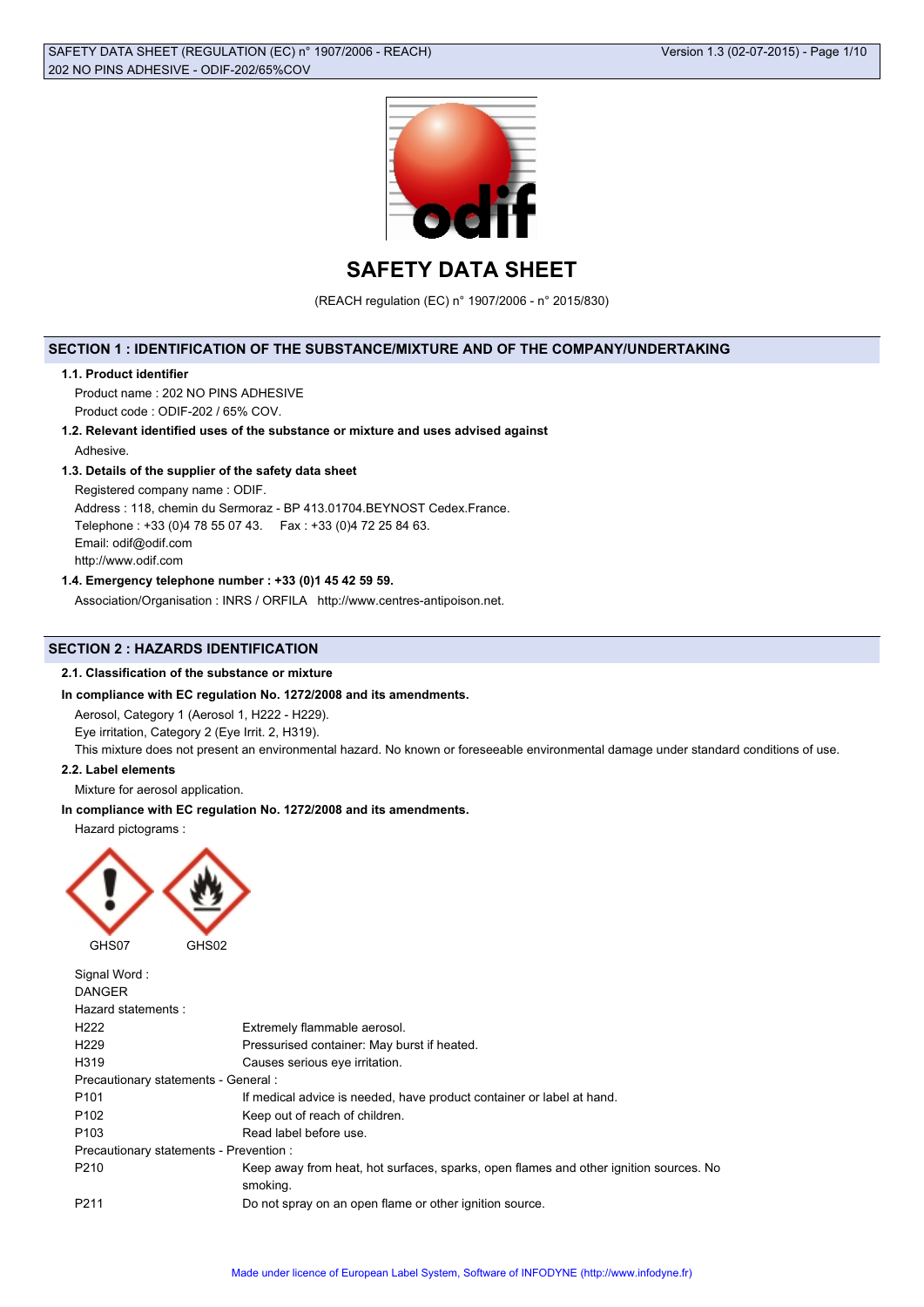|                                        | SAFETY DATA SHEET (REGULATION (EC) n° 1907/2006 - REACH)                               | Version 1.3 (02-07-2015) - Page 2/10 |
|----------------------------------------|----------------------------------------------------------------------------------------|--------------------------------------|
| 202 NO PINS ADHESIVE - ODIF-202/65%COV |                                                                                        |                                      |
| P <sub>251</sub>                       | Do not pierce or burn, even after use.                                                 |                                      |
| P <sub>264</sub>                       | Wash hands thoroughly after handling.                                                  |                                      |
| P <sub>280</sub>                       | Wear protective gloves/protective clothing/eye protection/face protection.             |                                      |
| Precautionary statements - Response :  |                                                                                        |                                      |
| $P305 + P351 + P338$                   | IF IN EYES: Rinse cautiously with water for several minutes. Remove contact lenses, if |                                      |
|                                        | present and easy to do. Continue rinsing.                                              |                                      |
| $P337 + P313$                          | If eye irritation persists: Get medical advice/attention.                              |                                      |
| Precautionary statements - Storage :   |                                                                                        |                                      |

P410 + P412 Protect from sunlight. Do no expose to temperatures exceeding 50 oC/122oF.

#### **2.3. Other hazards**

The mixture does not contain substances classified as 'Substances of Very High Concern' (SVHC) >= 0.1% published by the European CHemicals Agency (ECHA) under article 57 of REACH: http://echa.europa.eu/fr/candidate-list-table The mixture satisfies neither the PBT nor the vPvB criteria for mixtures in accordance with annexe XIII of the REACH regulations EC 1907/2006.

## **SECTION 3 : COMPOSITION/INFORMATION ON INGREDIENTS**

# **3.2. Mixtures**

## **Composition :**

| Identification          | (EC) 1272/2008     | Note                                                                                                                                                                                                                                                                                       | $\%$                          |
|-------------------------|--------------------|--------------------------------------------------------------------------------------------------------------------------------------------------------------------------------------------------------------------------------------------------------------------------------------------|-------------------------------|
| CAS: 106-97-8           | GHS04, GHS02       | C                                                                                                                                                                                                                                                                                          | $50 \le x \% \le 100$         |
| EC: 203-448-7           | Dgr                | $[1]$                                                                                                                                                                                                                                                                                      |                               |
| REACH: 01-2119474691-32 | Flam. Gas 1, H220  |                                                                                                                                                                                                                                                                                            |                               |
|                         | Press. Gas, H280   |                                                                                                                                                                                                                                                                                            |                               |
| <b>BUTANE</b>           |                    |                                                                                                                                                                                                                                                                                            |                               |
| CAS: 67-64-1            | GHS07, GHS02       | $[1]$                                                                                                                                                                                                                                                                                      | $10 \le x \% \le 25$          |
| EC: 200-662-2           | Dgr                |                                                                                                                                                                                                                                                                                            |                               |
| REACH: 01-2119471330-49 | Flam. Liq. 2, H225 |                                                                                                                                                                                                                                                                                            |                               |
|                         | Eye Irrit. 2, H319 |                                                                                                                                                                                                                                                                                            |                               |
| <b>ACETONE</b>          | STOT SE 3, H336    |                                                                                                                                                                                                                                                                                            |                               |
|                         | EUH:066            |                                                                                                                                                                                                                                                                                            |                               |
|                         |                    |                                                                                                                                                                                                                                                                                            |                               |
| CAS: 74-98-6            | GHS04, GHS02       | $[1]$                                                                                                                                                                                                                                                                                      | $10 \le x \% \le 25$          |
| EC: 200-827-9           | Dgr                |                                                                                                                                                                                                                                                                                            |                               |
| REACH: 01-2119486944-21 | Flam. Gas 1, H220  |                                                                                                                                                                                                                                                                                            |                               |
|                         | Press. Gas, H280   |                                                                                                                                                                                                                                                                                            |                               |
| <b>PROPANE</b>          |                    |                                                                                                                                                                                                                                                                                            |                               |
| CAS: 75-28-5            | GHS04, GHS02       | C                                                                                                                                                                                                                                                                                          | $1 \le x \frac{9}{6} \le 2.5$ |
| EC: 200-857-2           | Dgr                | $[1] % \centering \includegraphics[width=0.9\columnwidth]{figures/fig_10.pdf} \caption{The figure shows the number of times on the right, and the number of times on the right, respectively. The left and right is the number of times on the right, respectively.} \label{fig:fig:time}$ |                               |
| REACH: 01-2119485395-27 | Flam. Gas 1, H220  |                                                                                                                                                                                                                                                                                            |                               |
|                         | Press. Gas, H280   |                                                                                                                                                                                                                                                                                            |                               |
| <b>ISOBUTANE</b>        |                    |                                                                                                                                                                                                                                                                                            |                               |

**Information on ingredients :**

[1] Substance for which maximum workplace exposure limits are available.

## **SECTION 4 : FIRST AID MEASURES**

As a general rule, in case of doubt or if symptoms persist, always call a doctor. NEVER induce swallowing by an unconscious person.

## **4.1. Description of first aid measures**

## **In the event of splashes or contact with eyes :**

Wash thoroughly with soft, clean water for 15 minutes holding the eyelids open.

If there is any redness, pain or visual impairment, consult an ophthalmologist.

## **In the event of swallowing :**

In the event of swallowing, if the quantity is small (no more than one mouthful), rinse the mouth with water and consult a doctor. Keep the person exposed at rest. Do not force vomiting.

Seek medical attention, showing the label.

If swallowed accidentally, call a doctor to ascertain whether observation and hospital care will be necessary. Show the label.

## **4.2. Most important symptoms and effects, both acute and delayed**

No data available.

## **4.3. Indication of any immediate medical attention and special treatment needed**

No data available.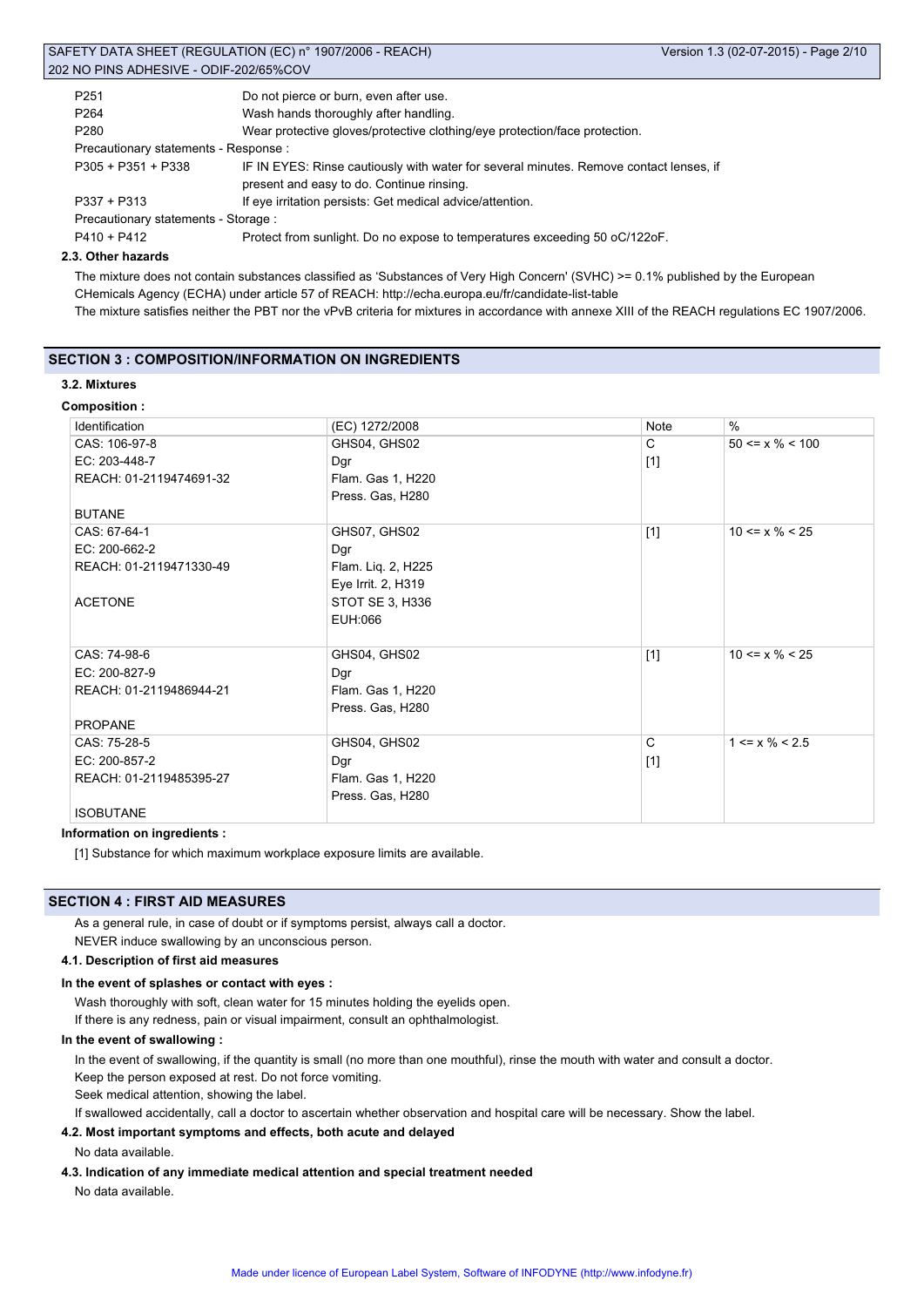# **SECTION 5 : FIREFIGHTING MEASURES**

## Flammable.

Chemical powders, carbon dioxide and other extinguishing gas are suitable for small fires.

## **5.1. Extinguishing media**

Keep packages near the fire cool, to prevent pressurised containers from bursting.

# **Suitable methods of extinction**

- In the event of a fire, use :
- sprayed water or water mist
- water with AFFF (Aqueous Film Forming Foam) additive
- halon
- foam
- multipurpose ABC powder
- BC powder
- carbon dioxide (CO2)

Prevent the effluent of fire-fighting measures from entering drains or waterways.

# **Unsuitable methods of extinction**

In the event of a fire, do not use :

- water jet

## **5.2. Special hazards arising from the substance or mixture**

A fire will often produce a thick black smoke. Exposure to decomposition products may be hazardous to health.

Do not breathe in smoke.

In the event of a fire, the following may be formed :

- carbon monoxide (CO)
- carbon dioxide (CO2)

#### **5.3. Advice for firefighters**

Due to the toxicity of the gas emitted on thermal decomposition of the products, fire-fighting personnel are to be equipped with autonomous insulating breathing apparatus.

## **SECTION 6 : ACCIDENTAL RELEASE MEASURES**

#### **6.1. Personal precautions, protective equipment and emergency procedures**

# Consult the safety measures listed under headings 7 and 8.

## **For non first aid worker**

Because of the organic solvents contained in the mixture, eliminate sources of ignition and ventilate the area.

Avoid any contact with the skin and eyes.

# **For first aid worker**

First aid workers will be equipped with suitable personal protective equipment (See section 8).

## **6.2. Environmental precautions**

Contain and control the leaks or spills with non-combustible absorbent materials such as sand, earth, vermiculite, diatomaceous earth in drums for waste disposal.

Prevent any material from entering drains or waterways.

## **6.3. Methods and material for containment and cleaning up**

Clean preferably with a detergent, do not use solvents.

### **6.4. Reference to other sections**

No data available.

## **SECTION 7 : HANDLING AND STORAGE**

Requirements relating to storage premises apply to all facilities where the mixture is handled.

## **7.1. Precautions for safe handling**

Always wash hands after handling.

Remove and wash contaminated clothing before re-using.

Ensure that there is adequate ventilation, especially in confined areas.

## **Fire prevention :**

Handle in well-ventilated areas.

Vapours are heavier than air. They can spread along the ground and form mixtures that are explosive with air.

Prevent the formation of flammable or explosive concentrations in air and avoid vapor concentrations higher than the occupational exposure limits.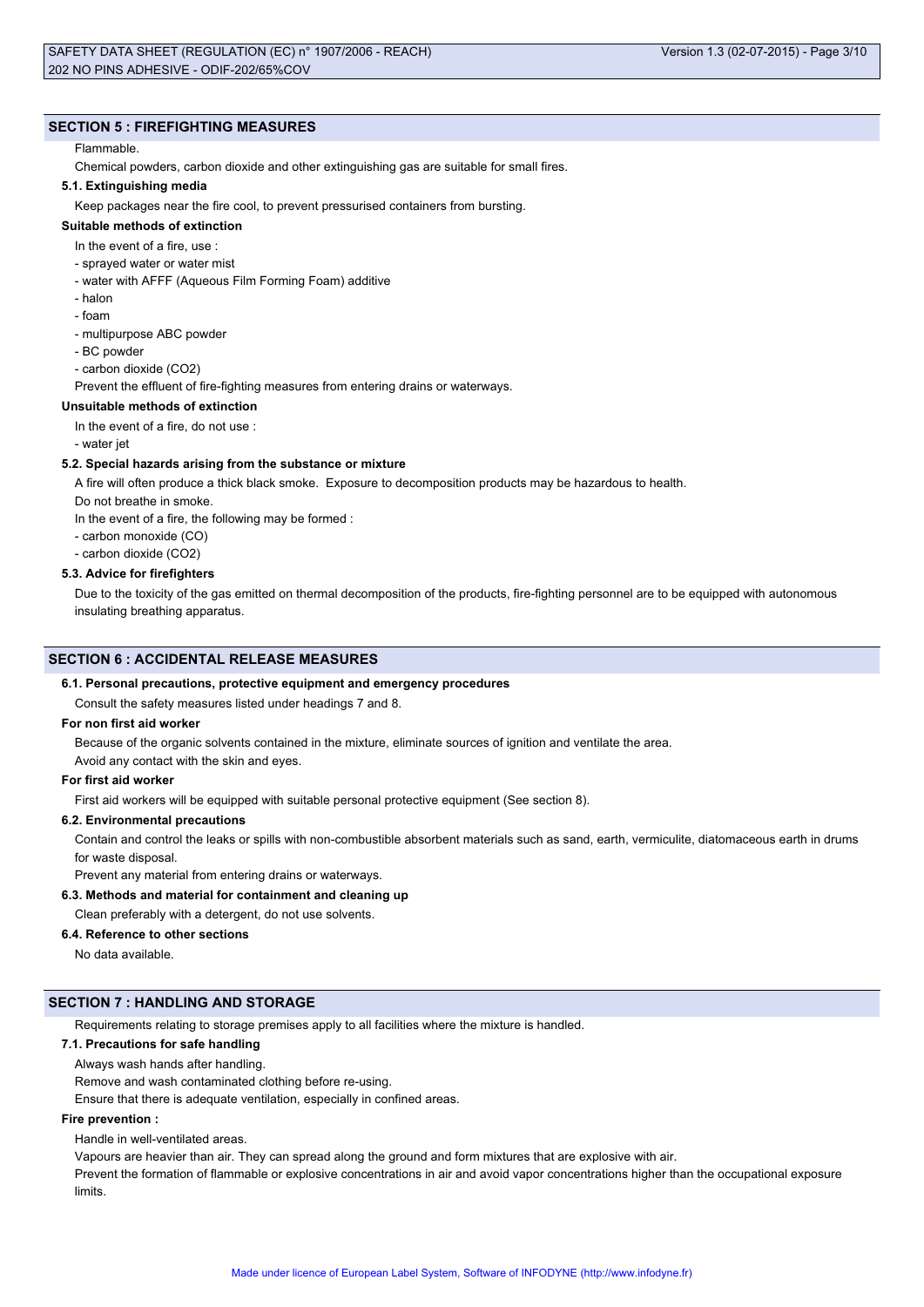Do not spray on a naked flame or any incandescent material.

Do not pierce or burn, even after use.

Use the mixture in premises free of naked flames or other sources of ignition and ensure that electrical equipment is suitably protected.

Keep packages tightly closed and away from sources of heat, sparks and naked flames.

Do not use tools which may produce sparks. Do not smoke.

Prevent access by unauthorised personnel.

## **Recommended equipment and procedures :**

For personal protection, see section 8.

Observe precautions stated on label and also industrial safety regulations.

Do not breathe in aerosols.

#### Avoid eye contact with this mixture.

Packages which have been opened must be reclosed carefully and stored in an upright position.

# **Prohibited equipment and procedures :**

No smoking, eating or drinking in areas where the mixture is used.

## **7.2. Conditions for safe storage, including any incompatibilities**

No data available.

## **Storage**

Keep out of reach of children.

Keep the container tightly closed in a dry, well-ventilated place.

Keep away from all sources of ignition - do not smoke.

Keep well away from all sources of ignition, heat and direct sunlight.

The floor must be impermeable and form a collecting basin so that, in the event of an accidental spillage, the liquid cannot spread beyond this area.

Pressurised container: protect from sunlight and do not expose to temperatures exceeding 50°C.

# **Packaging**

Always keep in packaging made of an identical material to the original.

## **7.3. Specific end use(s)**

No data available.

# **SECTION 8 : EXPOSURE CONTROLS/PERSONAL PROTECTION**

# **8.1. Control parameters**

# **Occupational exposure limits :**

- European Union (2009/161/EU, 2006/15/EC, 2000/39/EC, 98/24/EC)

| CAS      | $VME-mg/m3$ :                                                                                          | VME-ppm:      | $VLE-mg/m3$ :            | VLE-ppm:       | Notes:                   |                          |
|----------|--------------------------------------------------------------------------------------------------------|---------------|--------------------------|----------------|--------------------------|--------------------------|
| 67-64-1  | 1210                                                                                                   | 500           |                          |                |                          |                          |
|          | - ACGIH TLV (American Conference of Governmental Industrial Hygienists, Threshold Limit Values, 2010): |               |                          |                |                          |                          |
| CAS      | TWA :                                                                                                  | STEL:         | Ceiling:                 | Definition:    | Criteria:                |                          |
| 106-97-8 | $1000$ ppm                                                                                             |               |                          |                |                          |                          |
| 67-64-1  | 500 ppm                                                                                                | 750 ppm       |                          |                |                          |                          |
| 74-98-6  | 1000 ppm                                                                                               |               | $\overline{\phantom{a}}$ |                | $\overline{\phantom{a}}$ |                          |
| 75-28-5  | 1000 ppm                                                                                               |               | $\overline{\phantom{a}}$ | $\blacksquare$ | $\overline{\phantom{a}}$ |                          |
|          | - Germany - AGW (BAuA - TRGS 900, 21/06/2010) :                                                        |               |                          |                |                          |                          |
| CAS      | VME:                                                                                                   | VME:          | <b>Excess</b>            | <b>Notes</b>   |                          |                          |
| 106-97-8 | 1000 ml/m3                                                                                             | 2400 mg/m3    | 4(II)                    | <b>DFG</b>     |                          |                          |
| 67-64-1  | 500 ml/m3                                                                                              | 1200 mg/m3    | 2(I)                     | <b>DFG</b>     |                          |                          |
| 74-98-6  | 1000 ml/m3                                                                                             | 1800 mg/m3    | 4(II)                    | <b>DFG</b>     |                          |                          |
| 75-28-5  | 1000 ml/m3                                                                                             | 2400 mg/m3    | 4(II)                    | <b>DFG</b>     |                          |                          |
|          | - Belgium (Order of 19/05/2009, 2010) :                                                                |               |                          |                |                          |                          |
| CAS      | TWA:                                                                                                   | STEL:         | Ceiling:                 | Definition:    | Criteria:                |                          |
| 106-97-8 | 800 ppm                                                                                                |               | $\blacksquare$           |                | $\blacksquare$           |                          |
| 67-64-1  | 500 ppm                                                                                                | 1000 ppm      |                          |                |                          |                          |
|          | - France (INRS - ED984 : 2008) :                                                                       |               |                          |                |                          |                          |
| CAS      | VME-ppm:                                                                                               | $VME-mg/m3$ : | VLE-ppm:                 | $VLE-mg/m3$ :  | Notes:                   | TMP No:                  |
| 106-97-8 | 800                                                                                                    | 1900          |                          |                |                          |                          |
| 67-64-1  | 500                                                                                                    | 1210          | 1000                     | 2420           | $\blacksquare$           | 84                       |
|          | - Switzerland (SUVA 2009):                                                                             |               |                          |                |                          |                          |
| CAS      | VME-mg/m3:                                                                                             | VME-ppm:      | $VLE-mg/m3$ :            | VLE-ppm:       | Temps:                   | RSB:                     |
| 106-97-8 | 1900                                                                                                   | 800           |                          |                |                          | $\overline{\phantom{a}}$ |
| 67-64-1  | 1200                                                                                                   | 500           | 2400                     | 1000           | 4x15                     | B                        |
| 74-98-6  | 1800                                                                                                   | 1000          | 7200                     | 4000           | 4x15                     |                          |
| 75-28-5  | 1900                                                                                                   | 800           |                          |                |                          |                          |
|          |                                                                                                        |               |                          |                |                          |                          |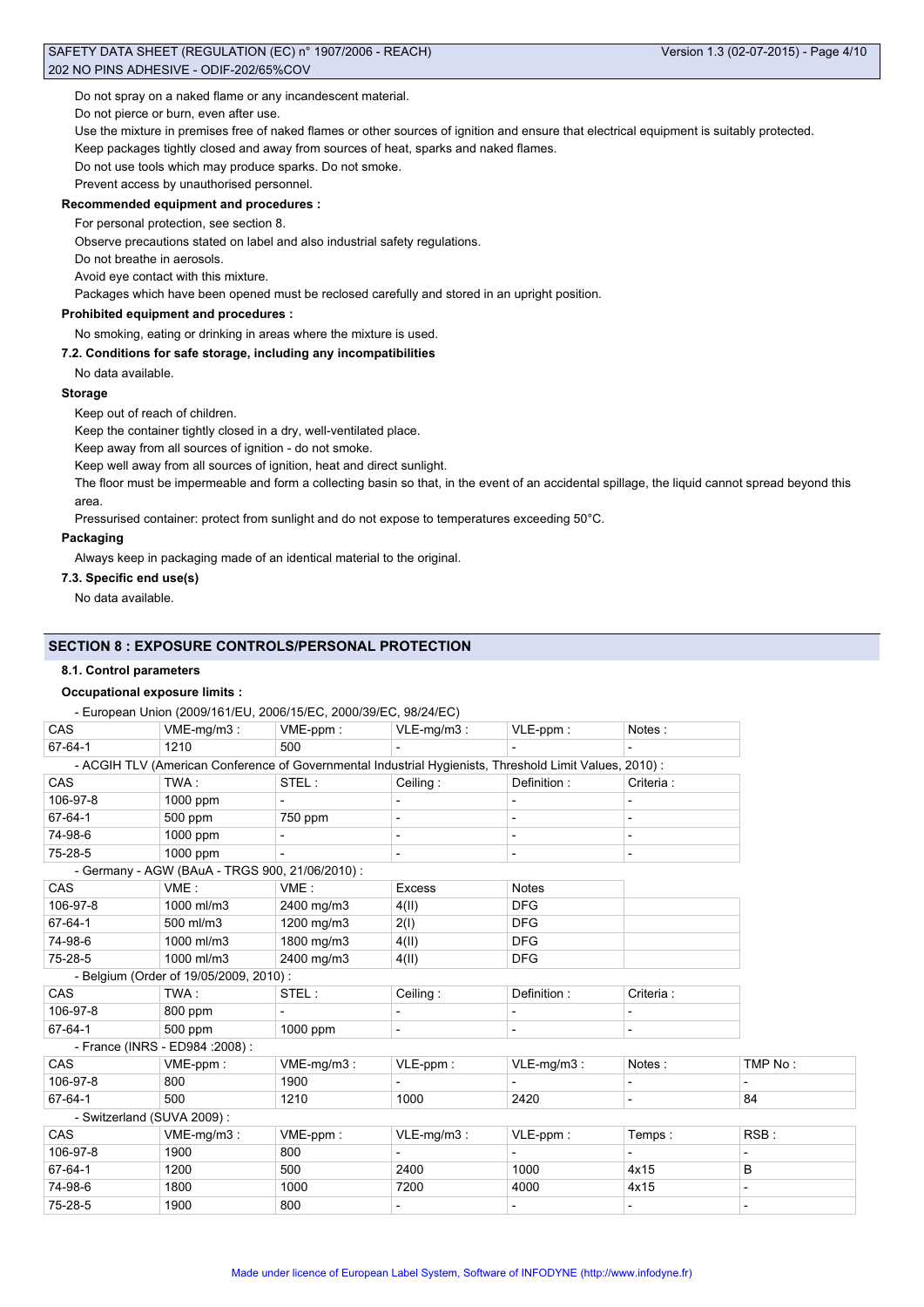# SAFETY DATA SHEET (REGULATION (EC) n° 1907/2006 - REACH) Version 1.3 (02-07-2015) - Page 5/10 202 NO PINS ADHESIVE - ODIF-202/65%COV

# - UK / WEL (Workplace exposure limits, EH40/2005, 2007) :

| CAS      | TWA.      | ᅂᅚ<br>.  | Ceilina : | Definition: | Criteria |
|----------|-----------|----------|-----------|-------------|----------|
| 106-97-8 | $600$ ppm | 750 ppm  |           |             |          |
| 67-64-1  | 500 ppm   | 1500 ppm |           |             |          |

## **Derived no effect level (DNEL) or derived minimum effect level (DMEL):**

ACETONE (CAS: 67-64-1) **Final use:** Exposure method: Derman contact. Potential health effects: Long term systemic effects. DNEL : 186 mg/kg body weight/day

Exposure method: **Inhalation** 

Exposure method: Inhalation.

Exposure method: Ingestion.

Exposure method:  $\blacksquare$ 

Exposure method: Inhalation.

# **Predicted no effect concentration (PNEC):**

ACETONE (CAS: 67-64-1) Environmental compartment: Soil. PNEC : 33.3 mg/kg

Environmental compartment: Fresh water. PNEC : 10.6 mg/l

Environmental compartment: Sea water. PNEC : 1.06 mg/l

Environmental compartment: Intermittent waste water. PNEC : 29.5 mg/l

Environmental compartment: Fresh water sediment. PNEC : 30.4 mg/kg

Environmental compartment: Marine sediment. PNEC : 3.04 mg/kg

Environmental compartment: Waste water treatment plant. PNEC : 100 mg/l

## **8.2. Exposure controls**

# **Personal protection measures, such as personal protective equipment**

Pictogram(s) indicating the obligation of wearing personal protective equipment (PPE) :



| Workers.                   |  |  |  |
|----------------------------|--|--|--|
| )ermal contact.            |  |  |  |
| ong term systemic effects. |  |  |  |
|                            |  |  |  |

Potential health effects: Long term systemic effects. DNEL : 1210 mg of substance/m3

Potential health effects: Short term local effects. DNEL : 2420 mg of substance/m3

# **Final use: Consumers.**

Potential health effects: Long term systemic effects. DNEL : 62 mg/kg body weight/day

Potential health effects: Long term systemic effects. DNEL : 62 mg/kg body weight/day

Potential health effects: <br>
Long term systemic effects. DNEL : 200 mg of substance/m3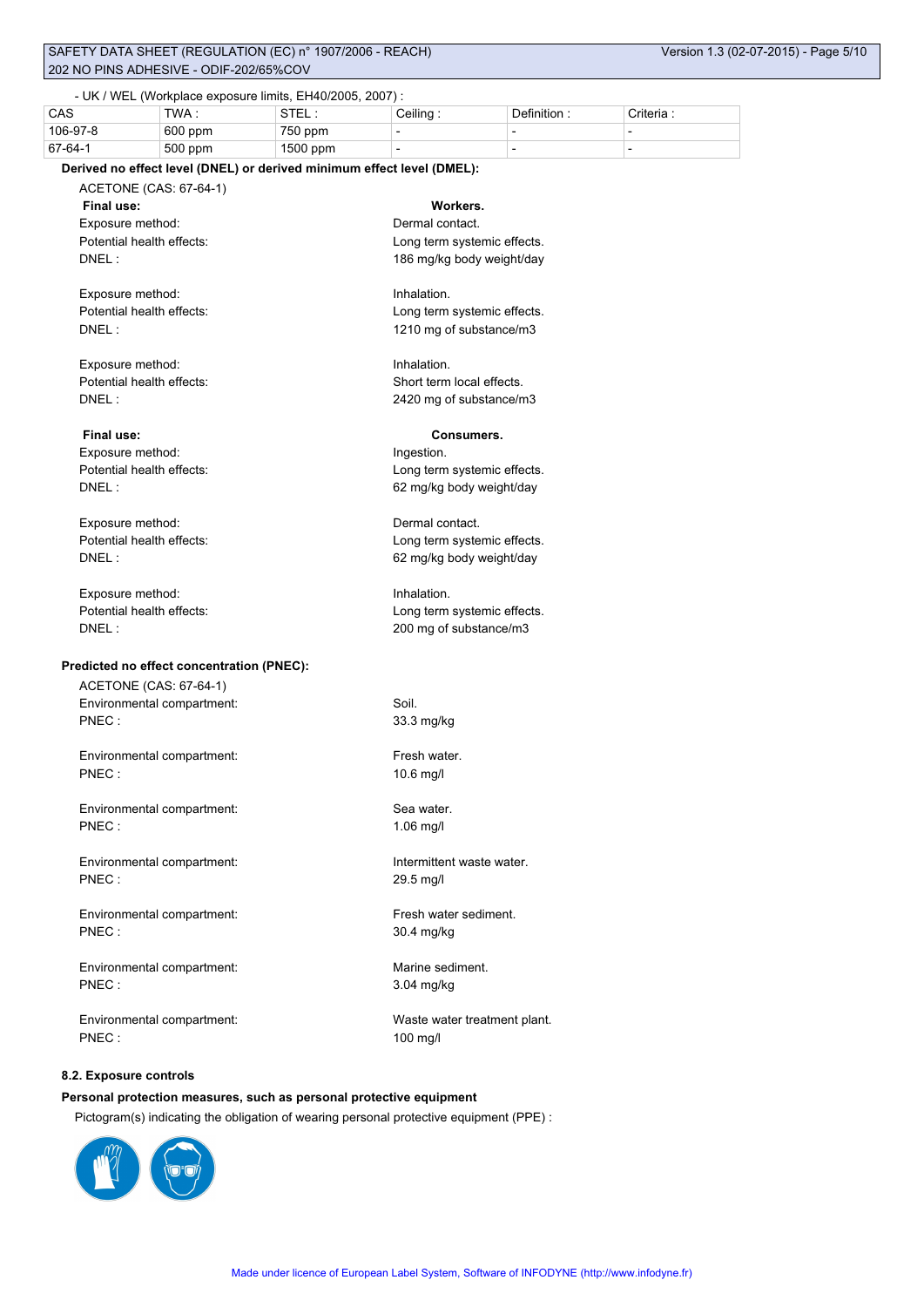Use personal protective equipment that is clean and has been properly maintained.

Store personal protective equipment in a clean place, away from the work area.

Never eat, drink or smoke during use. Remove and wash contaminated clothing before re-using. Ensure that there is adequate ventilation, especially in confined areas.

## **- Eye / face protection**

Avoid contact with eyes.

Use eye protectors designed to protect against liquid splashes

Before handling, wear safety goggles with protective sides accordance with standard EN166.

In the event of high danger, protect the face with a face shield.

Prescription glasses are not considered as protection.

Individuals wearing contact lenses should wear prescription glasses during work where they may be exposed to irritant vapours.

Provide eyewash stations in facilities where the product is handled constantly.

## **- Hand protection**

Use suitable protective gloves that are resistant to chemical agents in accordance with standard EN374.

Gloves must be selected according to the application and duration of use at the workstation.

Protective gloves need to be selected according to their suitability for the workstation in question : other chemical products that may be handled, necessary physical protections (cutting, pricking, heat protection), level of dexterity required.

Type of gloves recommended :

- Nitrile rubber (butadiene-acrylonitrile copolymer rubber (NBR))

- PVA (Polyvinyl alcohol)

Recommended properties :

- Impervious gloves in accordance with standard EN374

**- Body protection**

Work clothing worn by personnel shall be laundered regularly.

After contact with the product, all parts of the body that have been soiled must be washed.

# **SECTION 9 : PHYSICAL AND CHEMICAL PROPERTIES**

## **9.1. Information on basic physical and chemical properties**

## **General information :**

| Physical state:                                        | Fluid liquid.             |  |  |
|--------------------------------------------------------|---------------------------|--|--|
|                                                        | Spray.                    |  |  |
| Important health, safety and environmental information |                           |  |  |
| $pH$ :                                                 | Not relevant.             |  |  |
| Vapour pressure $(50^{\circ}C)$ :                      | Below 110 kPa (1.10 bar). |  |  |
| Density:                                               | < 1                       |  |  |
| Water solubility:                                      | Insoluble.                |  |  |
| Chemical combustion heat:                              | Not specified.            |  |  |
| Inflammation time:                                     | Not specified.            |  |  |
| Deflagration density:                                  | Not specified.            |  |  |
| Inflammation distance:                                 | Not specified.            |  |  |
| Flame height :                                         | Not specified.            |  |  |
| Flame duration:                                        | Not specified.            |  |  |

# **9.2. Other information**

No data available.

# **SECTION 10 : STABILITY AND REACTIVITY**

#### **10.1. Reactivity**

No data available.

## **10.2. Chemical stability**

This mixture is stable under the recommended handling and storage conditions in section 7.

## **10.3. Possibility of hazardous reactions**

When exposed to high temperatures, the mixture can release hazardous decomposition products, such as carbon monoxide and dioxide, fumes and nitrogen oxide.

## **10.4. Conditions to avoid**

Any apparatus likely to produce a flame or to have a metallic surface at high temperature (burners, electric arcs, furnaces etc.) must not be allowed on the premises.

- Avoid :
- heating
- heat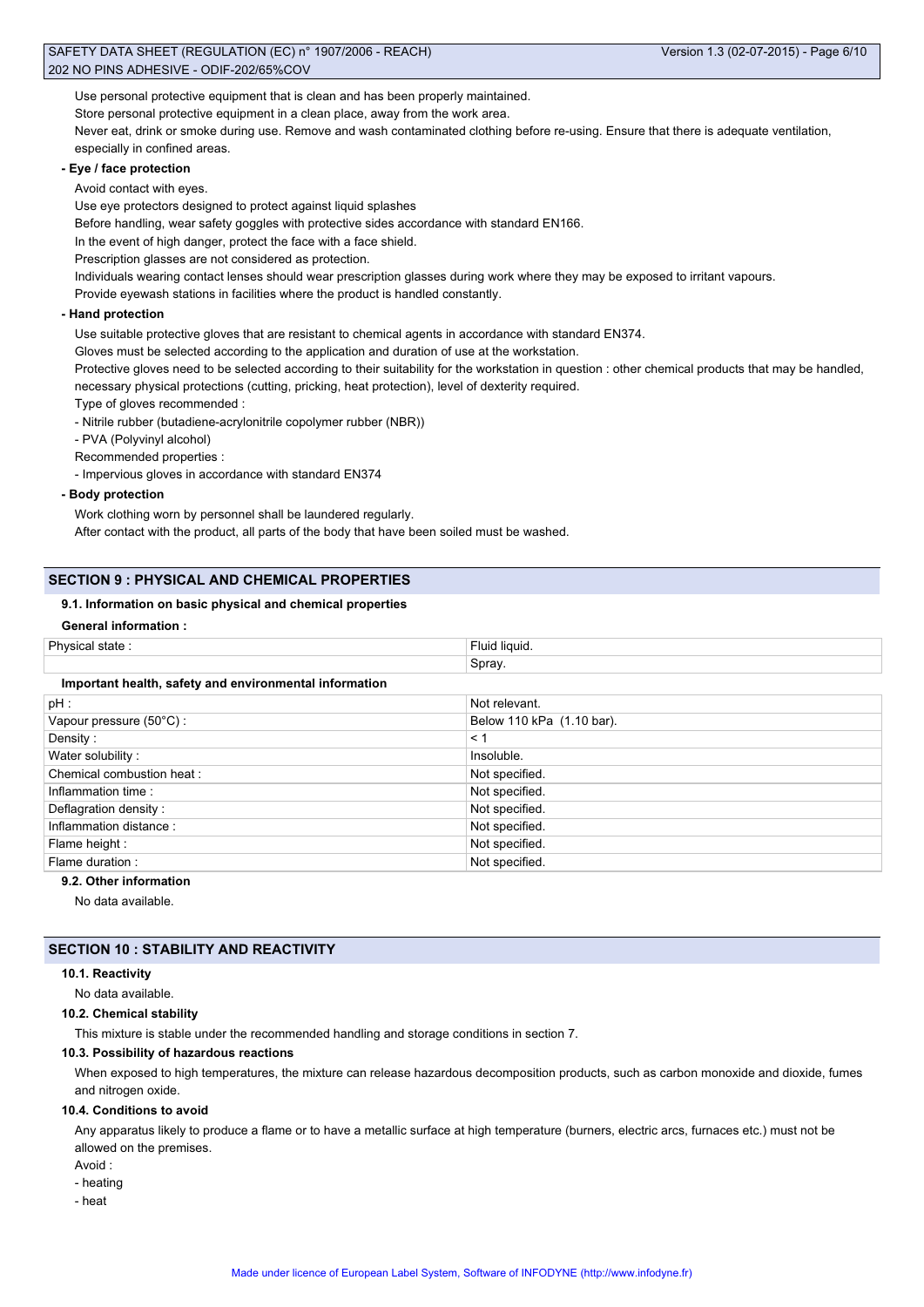## **10.5. Incompatible materials**

Keep away from : - oxidising agents

# **10.6. Hazardous decomposition products**

The thermal decomposition may release/form :

- carbon monoxide (CO)
- carbon dioxide (CO2)

# **SECTION 11 : TOXICOLOGICAL INFORMATION**

# **11.1. Information on toxicological effects**

Exposure to vapours from solvents in the mixture in excess of the stated occupational exposure limit may result in adverse health effects such as mucous membrane and respiratory system irritation and adverse effects on kidney, liver and central nervous system. Symptoms produced will include headaches, numbness, dizziness, fatigue, muscular asthenia and, in extreme cases, loss of consciousness. Repeated or prolonged contact with the mixture may cause removal of natural oil from the skin resulting in non-allergic contact dermatitis and absorption through the skin.

May have reversible effects on the eyes, such as eye irritation which is totally reversible by the end of observation at 21 days. Splashes in the eyes may cause irritation and reversible damage

# **11.1.1. Substances**

# **Acute toxicity :**

| ISOBUTANE (CAS: 75-28-5) | $LC50 = 658$ mg/l                     |
|--------------------------|---------------------------------------|
| Inhalation route:        | Species: Rat                          |
| BUTANE (CAS: 106-97-8)   | $LC50 = 658$ mg/l                     |
| Inhalation route:        | Species: Rat                          |
| ACETONE (CAS: 67-64-1)   | $LD50 = 5800$ mg/kg                   |
| Oral route:              | Species: Rat                          |
| Dermal route:            | LD50 > 15800 mg/kg<br>Species: Rabbit |
| Inhalation route:        | $LC50 = 76$ mg/l<br>Species: Rat      |

# **11.1.2. Mixture**

No toxicological data available for the mixture.

| SECTION 12 : ECOLOGICAL INFORMATION |                              |
|-------------------------------------|------------------------------|
| 12.1. Toxicity                      |                              |
| 12.1.1. Substances                  |                              |
| ACETONE (CAS: 67-64-1)              |                              |
| Fish toxicity:                      | $LC50 = 5540$ mg/l           |
|                                     | Species: Oncorhynchus mykiss |
|                                     | Duration of exposure: 96 h   |
| Crustacean toxicity:                | $EC50 = 8800$ mg/l           |
|                                     | Species : Daphnia magna      |
|                                     | Duration of exposure: 48 h   |
| Algae toxicity:                     | $NOEC = 430$ mg/l            |
|                                     | Duration of exposure: 96 h   |
| BUTANE (CAS: 106-97-8)              |                              |
| Fish toxicity:                      | $LC50 = 24.11$ mg/l          |
|                                     | Duration of exposure: 96 h   |
| Crustacean toxicity:                | $EC50 = 14.22$ mg/l          |
|                                     |                              |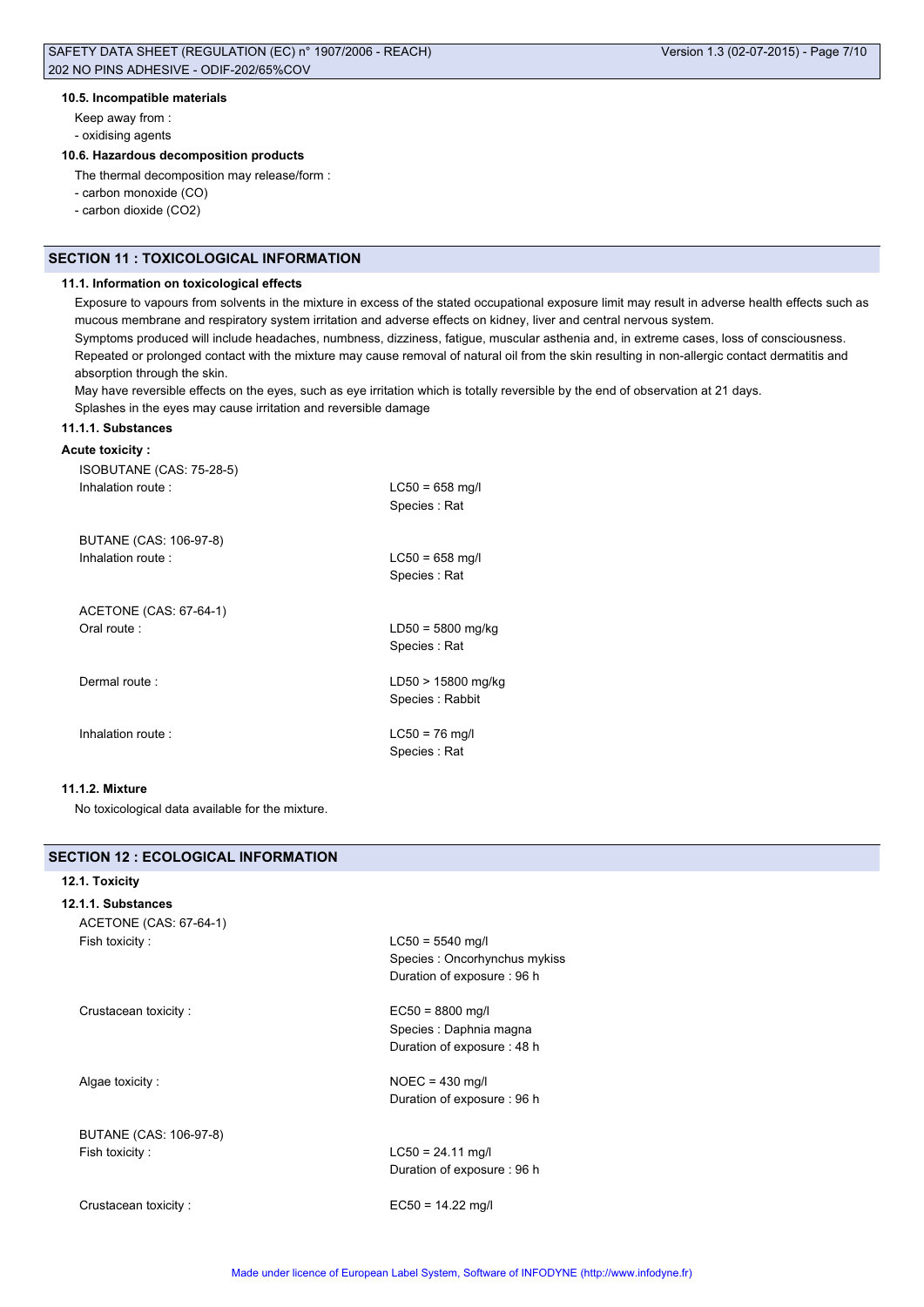| Species : Daphnia magna    |
|----------------------------|
| Duration of exposure: 48 h |
|                            |
|                            |

DBO5/DCO = 0.90

## **12.1.2. Mixtures**

No aquatic toxicity data available for the mixture.

# **12.2. Persistence and degradability**

# **12.2.1. Substances**

BUTANE (CAS: 106-97-8) Biodegradability : no degradability data is available, the substance is considered as not

degrading quickly. ACETONE (CAS: 67-64-1)

Chemical oxygen demand : DCO = 2.1 g/g

Five-day biochemical oxygen demand : DBO5 = 1.9 g/g

Biodegradability : The Contract of the Rapidly degradable.

## **12.3. Bioaccumulative potential**

# **12.3.1. Substances**

| ACETONE (CAS: 67-64-1)<br>Octanol/water partition coefficient: | $log Koe = -0.24$ |
|----------------------------------------------------------------|-------------------|
| Bioaccumulation:                                               | BCF < 10          |
|                                                                |                   |

| BUTANE (CAS: 106-97-8)                |                 |
|---------------------------------------|-----------------|
| Octanol/water partition coefficient : | $log Koe < 3$ . |

## **12.4. Mobility in soil**

No data available.

## **12.5. Results of PBT and vPvB assessment**

No data available.

## **12.6. Other adverse effects**

No data available.

#### **German regulations concerning the classification of hazards for water (WGK) :**

WGK 1 (VwVwS vom 27/07/2005, KBws) : Slightly hazardous for water.

## **SECTION 13 : DISPOSAL CONSIDERATIONS**

Proper waste management of the mixture and/or its container must be determined in accordance with Directive 2008/98/EC.

# **13.1. Waste treatment methods**

Do not pour into drains or waterways.

# **Waste :**

Waste management is carried out without endangering human health, without harming the environment and, in particular without risk to water, air, soil, plants or animals.

Recycle or dispose of waste in compliance with current legislation, preferably via a certified collector or company.

Do not contaminate the ground or water with waste, do not dispose of waste into the environment.

# **Soiled packaging :**

Empty container completely. Keep label(s) on container. Give to a certified disposal contractor.

# **SECTION 14 : TRANSPORT INFORMATION**

Transport product in compliance with provisions of the ADR for road, RID for rail, IMDG for sea and ICAO/IATA for air transport (ADR 2015 - IMDG 2014 - ICAO/IATA 2015).

## **14.1. UN number**

1950

# **14.2. UN proper shipping name**

UN1950=AEROSOLS, flammable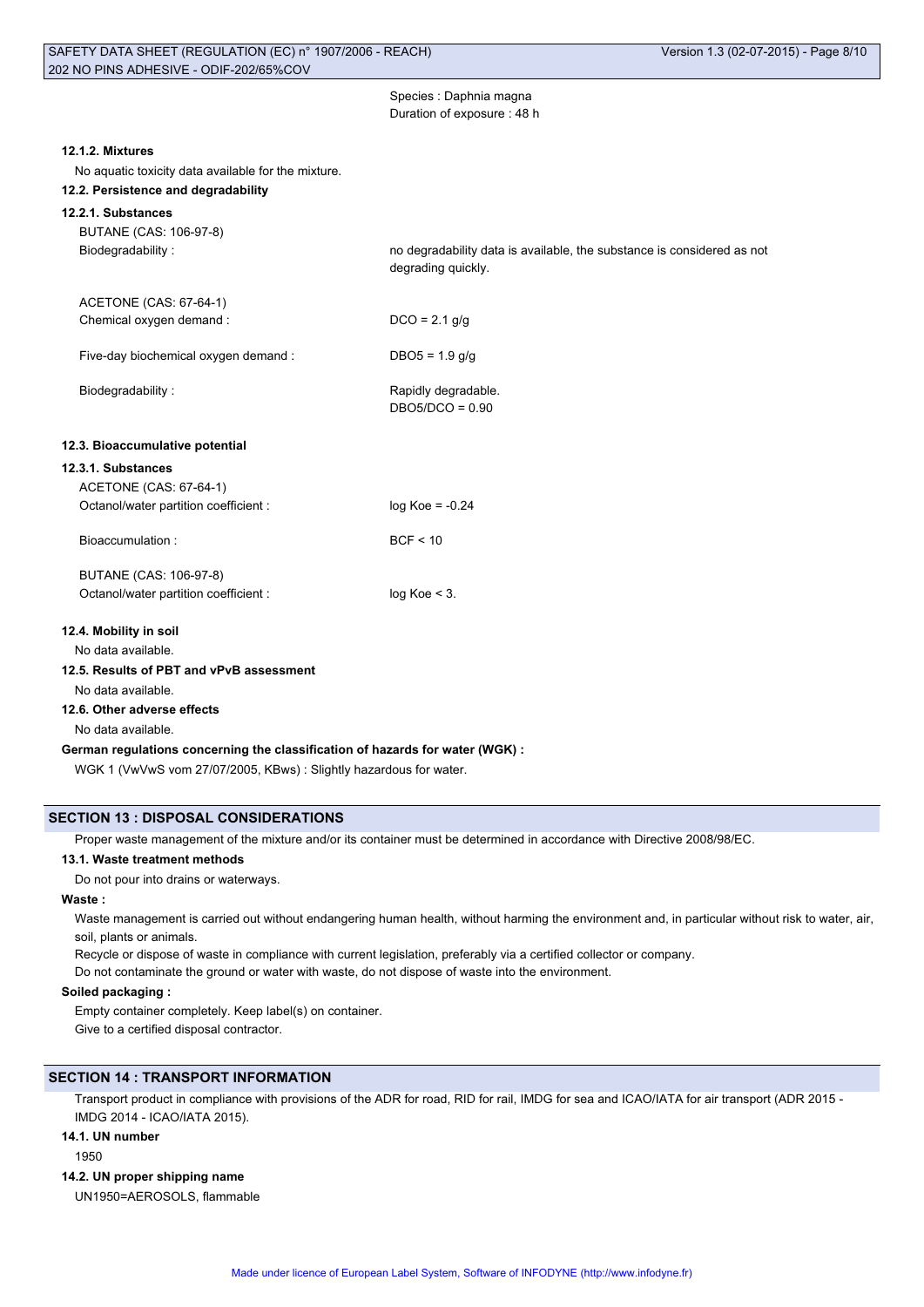## **14.3. Transport hazard class(es)**

- Classification :



2.1

# **14.4. Packing group**

-

## **14.5. Environmental hazards**

-

# **14.6. Special precautions for user**

| ADR/RID     | Class | Code                     | Pack gr.                 | Label        | Ident.                   | LQ                       | Provis.                  | EQ             | Cat.           | Tunnel |
|-------------|-------|--------------------------|--------------------------|--------------|--------------------------|--------------------------|--------------------------|----------------|----------------|--------|
|             | 2     | 5F                       | $\overline{\phantom{a}}$ | 2.1          | $\overline{\phantom{0}}$ | 1 L                      | 190 327                  | E <sub>0</sub> | 2              | D      |
|             |       |                          |                          |              |                          |                          | 344 625                  |                |                |        |
| <b>IMDG</b> | Class | 2°Label                  | Pack gr.                 | LQ           | <b>EMS</b>               | Provis.                  | EQ                       |                |                |        |
|             | 2.1   | See SP63                 |                          | <b>SP277</b> | $F-D$ , S-U              | 63 190                   | E <sub>0</sub>           |                |                |        |
|             |       |                          |                          |              |                          | 277 327                  |                          |                |                |        |
|             |       |                          |                          |              |                          | 344 959                  |                          |                |                |        |
| <b>IATA</b> | Class | 2°Label                  | Pack gr.                 | Passager     | Passager                 | Cargo                    | Cargo                    | note           | EQ             |        |
|             | 2.1   | $\overline{\phantom{a}}$ | $\overline{\phantom{a}}$ | 203          | 75 kg                    | 203                      | 150 kg                   | A145 A167      | E <sub>0</sub> |        |
|             |       |                          |                          |              |                          |                          |                          | A802           |                |        |
|             | 2.1   | $\overline{\phantom{a}}$ | $\overline{\phantom{0}}$ | Y203         | 30 kg G                  | $\overline{\phantom{a}}$ | $\overline{\phantom{0}}$ | A145 A167      | E <sub>0</sub> |        |
|             |       |                          |                          |              |                          |                          |                          | A802           |                |        |

For limited quantities, see part 2.7 of the OACI/IATA and chapter 3.4 of the ADR and IMDG. For excepted quantities, see part 2.6 of the OACI/IATA and chapter 3.5 of the ADR and IMDG.

# **14.7. Transport in bulk according to Annex II of Marpol and the IBC Code**

No data available.

# **SECTION 15 : REGULATORY INFORMATION**

**15.1. Safety, health and environmental regulations/legislation specific for the substance or mixture**

# **- Classification and labelling information included in section 2:**

- The following regulations have been used:
- Directive 75/734/CEE modified by directive 2013/10/UE
- EU Regulation No. 1272/2008 amended by EU Regulation No. 487/2013.
- EU Regulation No. 1272/2008 amended by EU Regulation No. 758/2013.
- EU Regulation No. 1272/2008 amended by EU Regulation No. 944/2013.
- EU Regulation No. 1272/2008 amended by EU Regulation No. 605/2014.
- **Container information:**

No data available.

**- Particular provisions :**

No data available.

- **German regulations concerning the classification of hazards for water (WGK) :** WGK 1 (VwVwS vom 27/07/2005, KBws) : Slightly hazardous for water.
- **Standardised American system for the identification of hazards presented by the product in view of emergency procedures (NFPA 704) :** NFPA 704, Labelling: Health=2 Inflammability=1 Instability/Reactivity=1 Specific Risk=none



**- Swiss ordinance on the incentive tax on volatile organic compounds :**